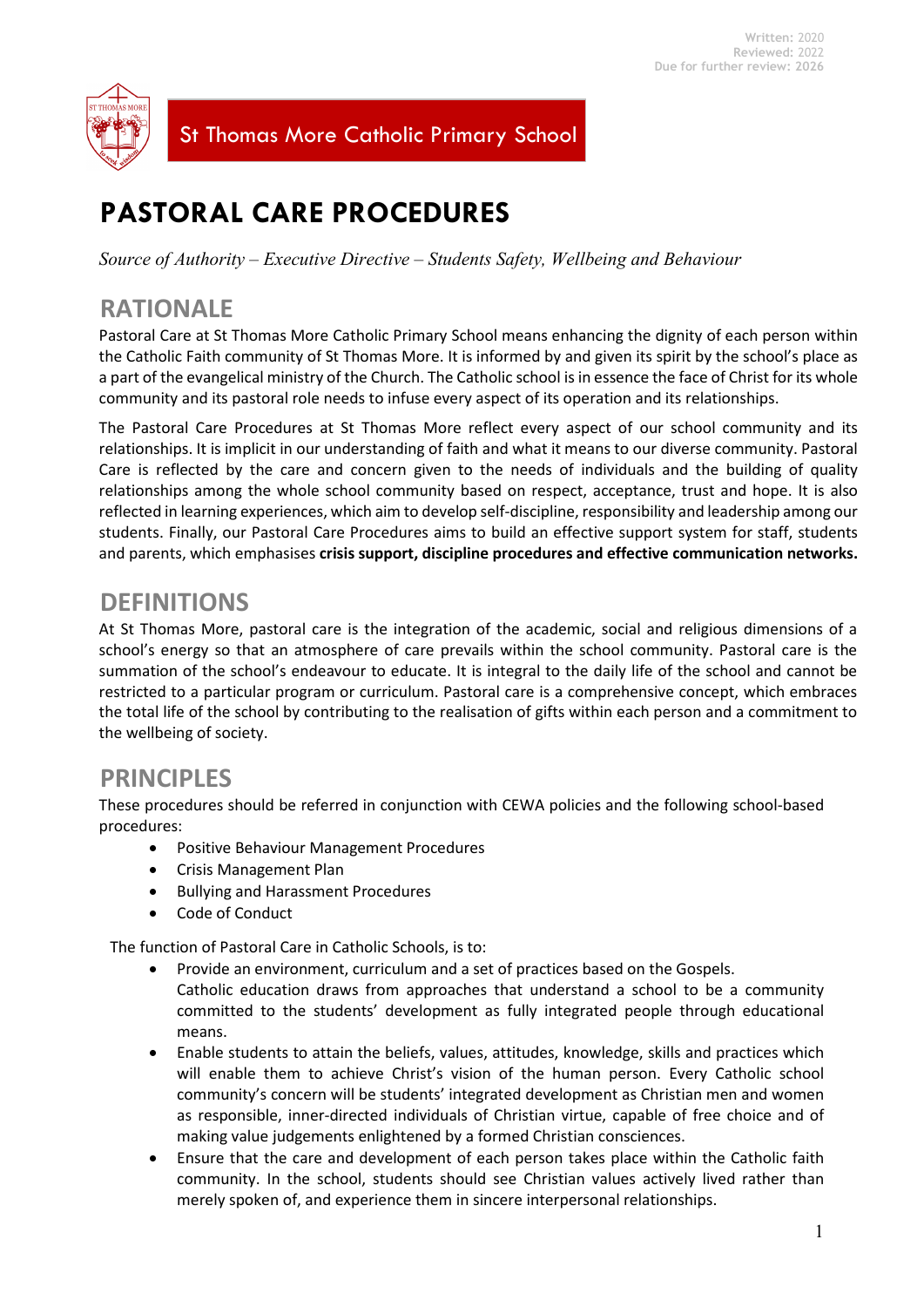Be concerned with the nurturing and well-being of all who impact on the school community. A school's pastoral dimension will show itself in the mutual care and support administrators and staff show towards each other, as well as through the care they all show for their students. From the pastoral dimension of the totalschool life, students learn their own value and dignity.

# **PROCEDURES**

The function of Pastoral Care in our Catholic School is to:

1. Provide an environment, a curriculum and a set of practices based on the Gospels;

2. Enable students to attain the beliefs, values, attitudes, knowledge, skills and practices, which will

- enable them to achieve Christ's vision of the human person;
- 3. Ensure that the care and development of each person takes place within the Catholic faith community;
- 4. Be concerned with the nurturing and well-being of all who impact on the school community.

**Elements:** The elements of Pastoral Care at St Thomas More include environment, policy and practice and curriculum.

**Environment:** Examples of the aspects pertaining to the environmental element are as follows:

### **Religious Education**

- Encourage students to participate in prayer, liturgy, celebrations and participation in the Sacraments.
- Religious Education Units of Work to be taught daily.
- Reflection of values of the Sacraments in school policies and practices e.g. acceptance and forgiveness;
- Traditions of the Church (liturgical calendar, feast days etc.) and Traditions of St Thomas More (St Thomas More Feast Day) to be acknowledged and celebrated.

### **Community**

- Interpersonal relationships within the school community, for example, staff meetings, parent teacher interviews, school assemblies, administration, and cluster and curriculum meetings will continued to be developed.
- Maintaining strong relationships with parish priest, parish, parent community and past students;
- Develop a greater understanding of other cultural groups and participate in relevant cultural experiences. (NAIDOC Week, Harmony Day)
- Participation in community events. (ANZAC Day)
- Utilize the community services such as referral agencies, medical practicioners or emergency services.
- Awareness and support of those who are alienated, for example, inclusion of those who are not able to afford school fees and offering services of the school Chaplaincy worker for students needing emotional support.

#### **School Staff**

- The leadership team promotes a fair and supportive environment.
- Support for students as they move from one stage of schooling to another.
- Pastoral care of staff, through the development of staff, prayer and professional development and liturgies.
- Respect each other as professionals with individual talents and gifts.
- Be a positive and progressive community focused on what is good about our school and always striving to further improve.
- Displaying confidentiality, loyalty and acceptance, which are essential qualities in building a community with a high level of trust.
- New staff members to be welcomed and led through a process of induction to make their transition into the community a smooth and supportive one.
- Regularly communicate and consult with parents regarding the individual development of students.
- All staff to be trained in Mandatory Reporting and the Child Safe Framework.
- Providing the opportunity for counselling for staff and their family members who have issues through the CEWA Access program.
- All curriculum and procedure development involves consultation, participation and ownership of each document; all school staff are inducted on the school's Pastoral Care Procedures and practices.